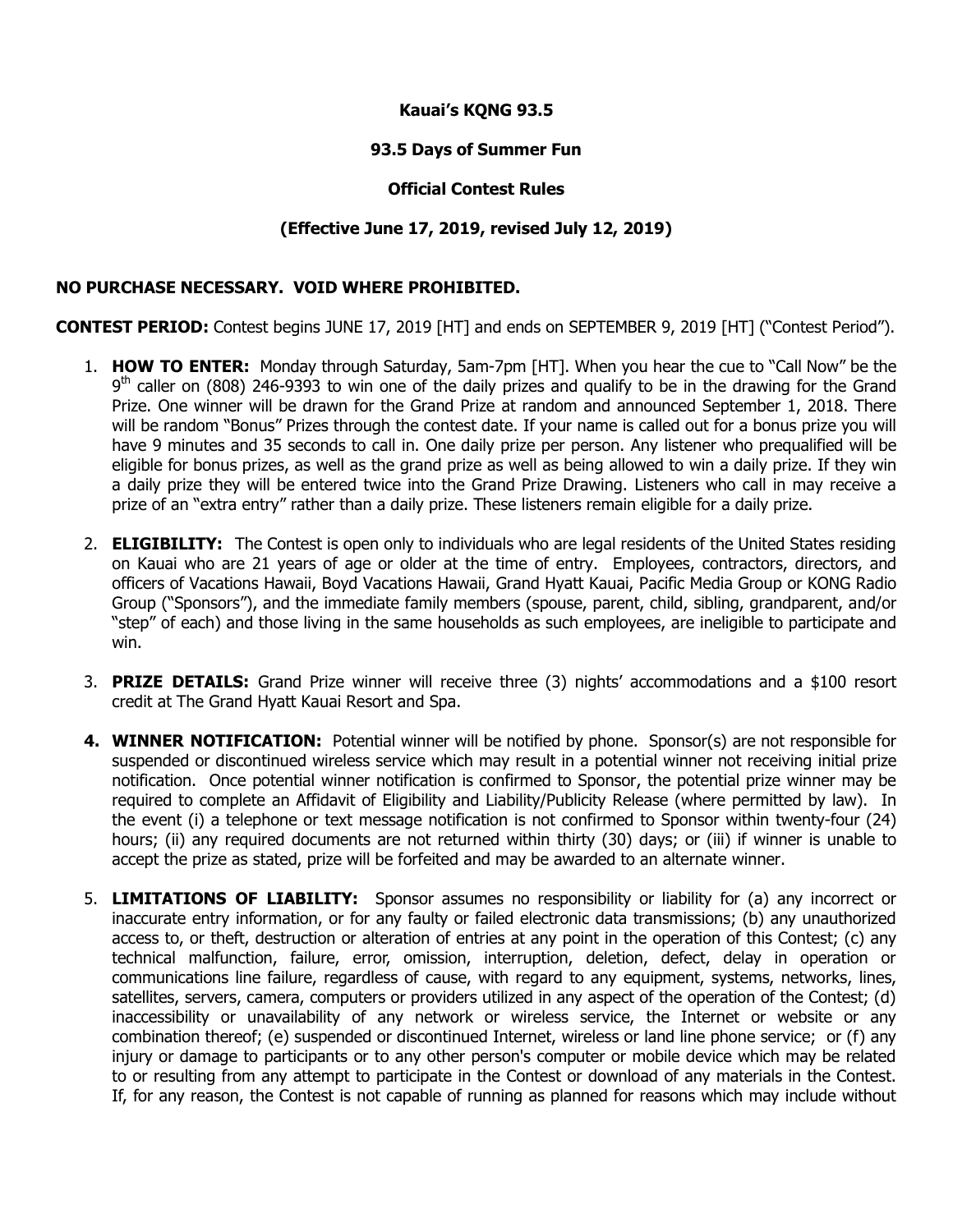limitation, infection by computer virus, tampering, unauthorized intervention, fraud, technical failures, or any other causes which may corrupt or affect the administration, security, fairness, integrity or proper conduct of this Contest, then Sponsor reserves the right at its sole discretion to cancel, terminate, modify or suspend the Contest in whole or in part. In such event, Sponsor shall immediately suspend all drawings and prize awards, and Sponsor reserves the right to award any remaining prizes (up to the total set forth in these Official Rules) in a manner deemed fair and equitable by Sponsor, such as by way of example and not by way of limitation, in a random drawing from among all eligible, non-suspect entries received up to the time of the impairment, and Sponsor shall not have any further liability to any participant in connection with the Contest. Sponsor may modify and amend these Official Rules as they may appear online from time to time during the Promotion for clarification purposes without materially affecting the terms and conditions of the Contest.

- 6. **WINNER RELEASES:** By participating in the Contest, entrants release Sponsors from and against any and all liability, claims or actions of any kind whatsoever for injuries, damages, or losses to persons or property which may be sustained in connection with submitting a play or otherwise participating in any aspect of the Contest, the receipt, ownership or use of any prize awarded, or while preparing for any prize-related activity or any typographical or other error in these Official Rules or the announcement or offering of any prize. The winner shall bear all risk of loss or damage to their prize after it has been delivered. Sponsor and Promotion Parties make no representations or warranties of any kind concerning the appearance, safety or performance of any prize; except for any express manufacturer's warranty as may be included with the prize. Except where prohibited by law, winner grants to Sponsor the right to print, publish, broadcast and use worldwide in any media now known or hereinafter known, the winner's name, address, voice, statement, picture or other likeness, without additional compensation, for public relations, advertising and promotional purposes as may be determined by Sponsor.
- 7. **CONCERT DISCLAIMER:** If concerts or other ticketed events have been awarded as part of this prize package and the concert or event is postponed, rained out, canceled, or for other reasons beyond our control does not occur, The Company will not be responsible for replacing that portion of the prize. Any provided tickets are subject to certain terms and conditions specified thereon, and seat locations are as solely determined by the sponsor. BY ACCEPTING PRIZE, HE/SHE ASSUMES THE RISK OF SUCH FACTORS AND OCCURRENCES AND AGREES THAT THE COMPANY AND RELEASED PARTIES SHALL NOT BE IN ANY WAY RESPONSIBLE for any and all activities that may arise at concerts or other ticketed events that have been awarded as part of this prize package.
- 8. **GENERAL CONDITIONS:** This Contest is governed by the laws of the United States and of the State of Hawaii without respect to conflict of law doctrines. Prize winner is solely responsible for any and all taxes and related expenses on the prize, and may receive an IRS Form 1099 for the ARV of the prize. Unclaimed prize(s) will not be awarded. No substitution of prize is offered, no transfer of prize to a third party is permitted, and non-cash prizes may not be redeemed for cash value except at Sponsor's sole discretion. All other expenses on the receipt and use of the prize not specifically mentioned herein are solely the responsibility of the winner. Any difference between the stated value of any prize and the actual retail value will not be awarded. Any portion of a prize not accepted by winner will be forfeited. Upon forfeiture for any reason as stated in these Official Rules, no compensation will be given. All federal, state and local laws & regulations apply. Any personal information provided in connection with participation in the Contest will only be used by Sponsor to notify a potential winner and/or fulfillment of a prize.
- 9. **CONDUCT:** By participating in this Contest, participants agree to be bound by these Official Rules and the decisions of the Sponsor that shall be final and binding in all respects. Failure to comply with these Official Rules may result in disqualification. Sponsor reserves the right, at its sole discretion, to disqualify any individual found to be tampering with the play process or the operation of the Sweepstakes; or to be acting in any manner deemed by Sponsor to be in violation of the Official Rules; or to be acting in any manner deemed by Sponsor to be unsportsmanlike or disruptive, or with intent to annoy, abuse, threaten or harass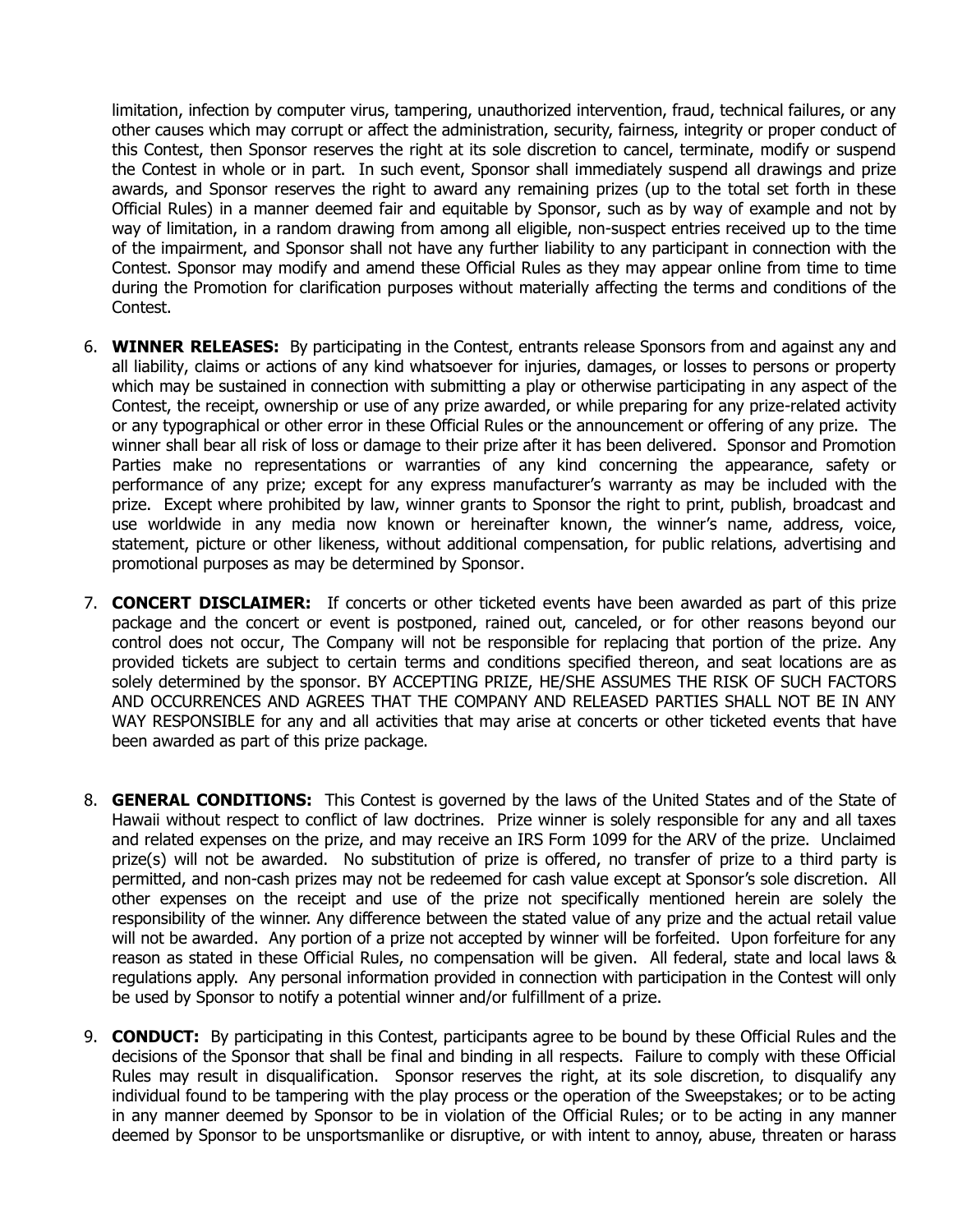any other person. CAUTION: ANY ATTEMPT BY A USER OR PARTICIPANT OR ANY OTHER INDIVIDUAL TO DELIBERATELY DAMAGE ANY WEBSITE ASSOCIATED WITH THIS CONTEST OR UNDERMINE THE LEGITIMATE OPERATION OF THE CONTEST IS A VIOLATION OF CRIMINAL AND CIVIL LAWS AND SHOULD SUCH AN ATTEMPT BE MADE, SPONSOR AND ITS AGENTS RESERVE THE RIGHT TO SEEK DAMAGES (INCLUDING ATTORNEYS' FEES) AND OTHER REMEDIES FROM ANY SUCH PERSON OR PERSONS RESPONSBILE FOR THE ATTEMPT TO THE FULLEST EXTENT PERMITTED BY LAW.

10. **TRAVEL DISCLAIMER:** If a trip prize is awarded, prize includes round-trip, coach class air transportation for winner from a major commercial airport near winner's home to the destination and a double occupancy standard hotel room as specified in the official contest rules. Actual value of the trip will depend on point of departure and any airfare fluctuations. Any difference between stated value and actual value will not be awarded. Selection of airline and hotel are solely within Company's discretion. Meals, gratuities, luggage fees, incidental hotel charges and any other travel-related expenses not specified are the sole responsibility of winner and travel guest. All travel must be taken on dates specified or prize will be forfeited and may be awarded to an alternate winner; no alternative travel dates are available. Exact travel dates and arrangements subject to availability. Winner and travel guest(s) must travel on same itinerary. If winner is eligible, but a minor in his/her state of residence, the travel guest must be winner's parent or legal guardian. A minor may accompany winner as a travel guest only if the winner is the minor's parent or legal guardian. Minors must be accompanied at all times during trip (including, but not limited to, in-flight, hotel stay and all prize-related events) by minor's parent or legal guardian. Travel guests must sign and return a travel release before any ticketing of travel occurs. Winner and guest must have all necessary identification and/or travel documents (e.g., a valid U.S. driver's license) required for travel. Airline tickets are nonrefundable/nontransferable and are not valid for upgrades and/or frequent flyer miles. All airline tickets are subject to flight variation, work stoppages, and schedule or route changes. The difference in value will not be awarded to the prize winner. Contest Entities shall not be responsible for any cancellations, delays, diversions or substitution or any act or omissions whatsoever by the air carriers, hotels, venue operators, transportation companies, prize providers or any other persons providing any prize-related services or accommodations. Additional prize award details and travel information to be provided to the prizewinner at the time of notification. Prize winner and guest(s) are also responsible for obtaining travel insurance (and all other forms of insurance) at their option and hereby acknowledge that the Company has not and will not obtain or provide travel insurance or any other form of insurance. Lost, stolen or damaged airline tickets, travel vouchers or certificates will not be replaced or exchanged. If the prize winner(s) is unavailable for travel on the designated dates, the Prize winner(s) will forfeit his/her rights to prize, no cash substitution shall be offered, and the Company shall have no further responsibility for that portion of the prize. Certain travel restrictions and blackout dates may apply. Any and all airport transfers, ground transportation, meals, incidentals, gratuities, phone calls, luggage fees, travel insurance and applicable taxes (including, but not limited to all local, state and federal taxes) and any and all other expenses not specifically mentioned in the Official Rules are the sole responsibility of the prizewinner. If, for any reason, any part of the trip package is canceled or shall become unavailable, postponed or canceled, the Company shall have no further responsibility for that portion of the prize and the prize will be awarded without the inclusion of the item on the same itinerary. If concerts or other ticketed events have been awarded as part of this prize package and the concert or event is postponed, rained out, canceled, or for other reasons beyond our control does not occur, the Company will not be responsible for replacing that portion of the prize. Company is not responsible for late, lost, damaged or stolen luggage. Any provided tickets are subject to certain terms and conditions specified thereon, and seat locations are as solely determined by sponsor. The Company is not responsible for any travel delays, flight cancellations or difficulty. If travel delays, cancellations or difficulty prevent arrival in time for any and all elements of trip, the Company is not responsible for awarding any compensation in lieu thereof. Any changes to completed travel arrangements, once booked, are the sole responsibility of the winner, and are solely at the winner's expense. All prizes or prize vouchers must be redeemed as stated in the prize notification or otherwise stated in the Official Rules. Winner agrees that acceptance of any trip taken as a prize is done so entirely upon their own initiative, risk, and responsibility. BY ACCEPTING PRIZE, WINNERS ACCEPT THE INHERENTLY DANGEROUS NATURE AND RISK IN ANY TRAVEL OR TRANSPORTATION, INCLUDING BOATING, SUCH RISK INCLUDING PERSONAL INJURY AND/OR